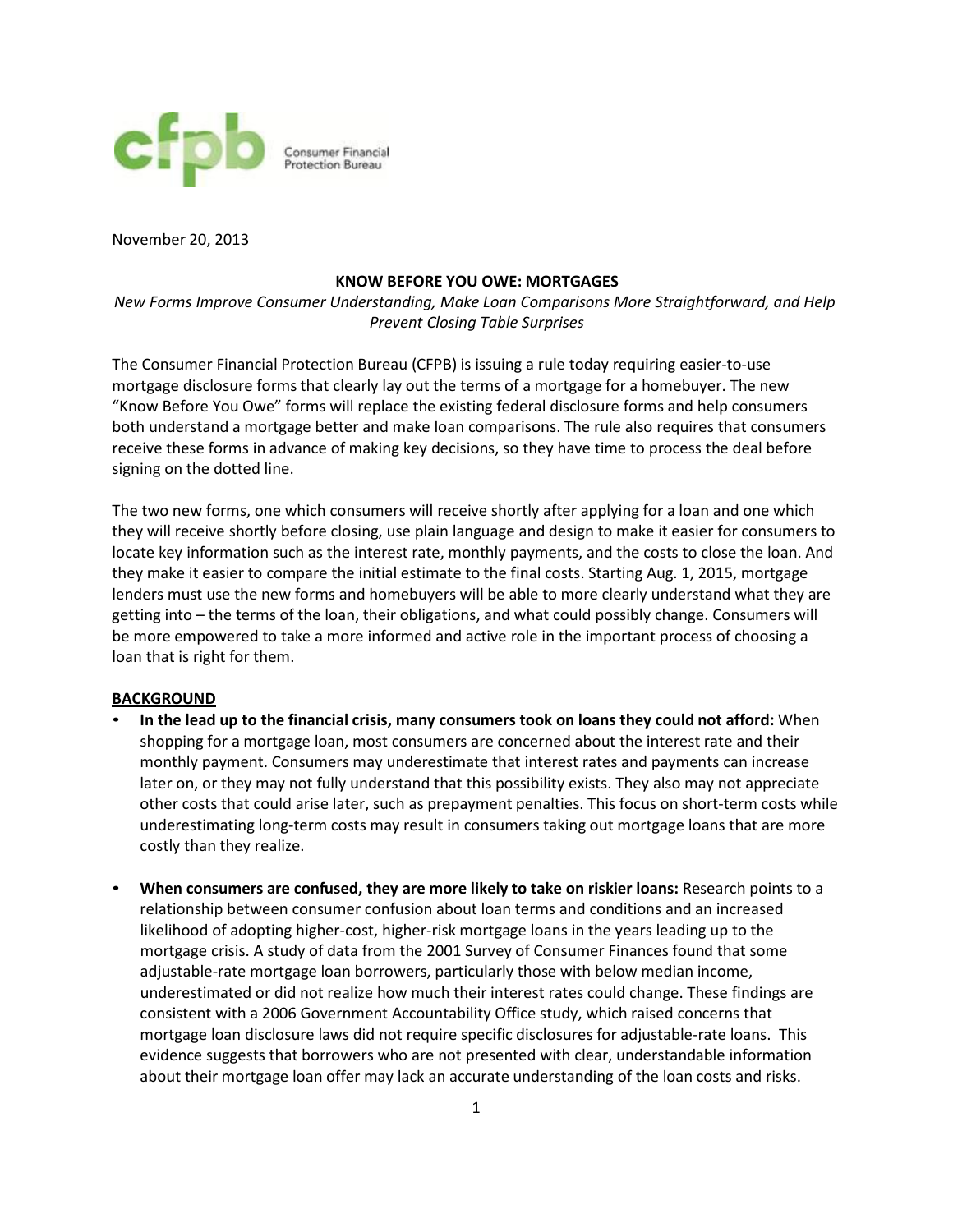- **Difficult-to-understand mortgage disclosures continue to make it hard for consumers to know the true costs and risks of their mortgages**: For more than 30 years, federal law has generally required that within three business days after receiving an application, mortgage lenders must deliver two different, overlapping disclosures to consumers: an early Truth in Lending Statement and a Good Faith Estimate. At closing, federal law again requires two different disclosures: a final Truth in Lending Statement and HUD-1 settlement statement. These forms, which were managed by two different federal agencies, contain overlapping information and they can be confusing to consumers.
- **The current forms make it difficult to comparison shop:** When the terms of the loan can be difficult to discern, consumers have a hard time comparing loans and determining which works best for them and their families.
- **The result can be surprises at the closing table**: When consumers get to the closing table, there is a stack of paperwork to read. Often, this is paperwork that they are seeing for the first time. The consumer can feel trapped – it is not easy to object, ask questions, or walk away from the deal at closing.
- **The Dodd-Frank Wall Street Reform and Consumer Protection Act recognized the need to simplify and streamline this information for consumers:** Under the Dodd-Frank Act, rulemaking responsibility for the Real Estate Settlement Procedures Act (RESPA) and for most of the Truth in Lending Act (TILA), which are the laws that required the disclosure forms, transferred to the CFPB. In doing so, Congress also directed the CFPB to combine the TILA and RESPA forms.
- **The CFPB conducted extensive research and analysis:** The CFPB conducted more than two years of research, testing, and designing to create mortgage disclosures that do what they are supposed to do: disclose information in a way consumers can understand so they can make meaningful comparisons between loan products and select the product that best suits their needs. The Bureau received feedback from consumer testing, through the Bureau's website, from a [small business](http://files.consumerfinance.gov/f/201207_cfpb_report_tila-respa-sbrefa-feedback.pdf) [review](http://files.consumerfinance.gov/f/201207_cfpb_report_tila-respa-sbrefa-feedback.pdf) panel, through public comments on the proposed rule, and from other supplemental outreach.
- **Mortgages made safer**: The new forms announced today are just one part of the CFPB's efforts to make the mortgage market work better for consumers, the industry, and the economy as a whole. In January 2013, the CFPB released new rules on mortgage servicing, mortgage loan origination compensation, and the mortgage origination process.

## **NEW "KNOW BEFORE YOU OWE" MORTGAGE FORMS**

Today's rule will provide substantial, long-term benefits to consumers and industry. Consumers will get a simple accounting of their likely payments and fees, and how much they may increase, to prevent costly surprises. They will be able to better comparison shop for the best mortgage. Industry will experience cost savings in the long-term because they will no longer have to provide two different sets of disclosures and administer compliance with two different sets of regulatory requirements.

• **The Loan Estimate:** This will be provided to consumers within three business days after they submit a loan application. It replaces the early Truth in Lending disclosure and the Good Faith Estimate, and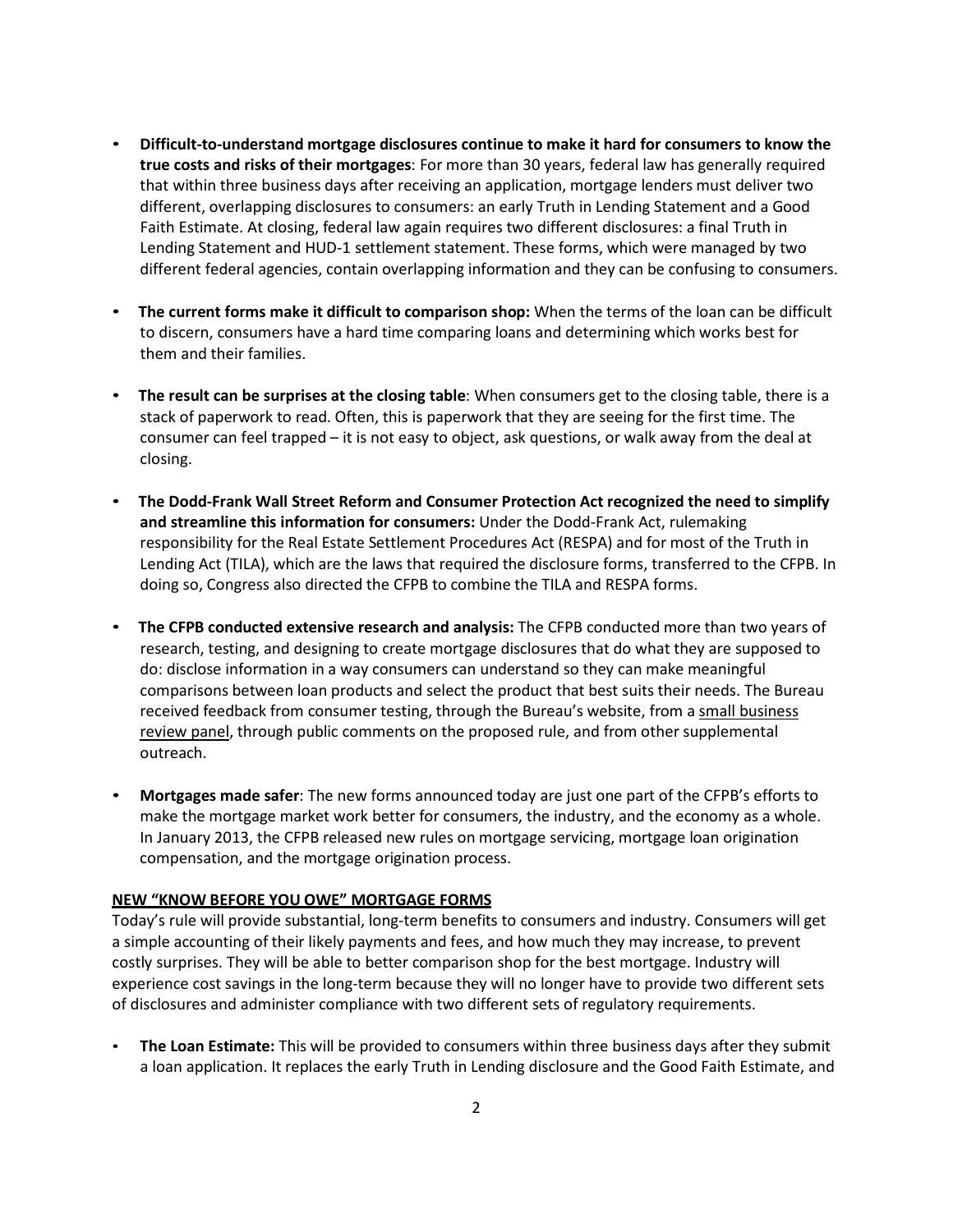provides a summary of the key loan terms and estimated loan and settlement costs. Consumers can use this new form to compare the costs and features of different loans.

- **The Closing Disclosure:** This will be provided to consumers three business days before consumers close on a loan. It replaces the final Truth in Lending Statement and the HUD-1 uniform settlement statement. In addition to summarizing the final loan terms and costs, the Closing Disclosure provides consumers with a detailed accounting of their transaction. By providing consumers with the Closing Disclosure three business days before closing, consumers will have time to review their final loan terms and costs in an unpressured environment rather than at the closing table.
- **Spanish-language versions:** The CFPB is also including Spanish-language versions of the forms in the final rule, which it tested with Spanish-speaking consumers. These Spanish-language versions will provide important benefits to industry in communicating with Spanish-speaking consumers.

## **Improved consumer understanding**

Consumers of all different experience levels, with different loan types – whether they are buying a home or refinancing – are better able to understand the CFPB's new forms. They are better able to decide whether they can afford the loan, including the cost of the loan over time. An extensive study confirmed the benefits of the new forms. Participants who used the CFPB's new forms were better able to answer questions about a sample loan – a statistically significant improvement of 29 percent. Specifically, the forms help identify:

- **Risk factors:** Because information on the new CFPB forms will be disclosed in an easy-to-read format, consumers can more easily identify risky loan features. In addition, lenders will have to tell homebuyers about any:
	- o Prepayment penalties if a consumer pays off the loan early;
	- o Balloon payments, which are when the mortgage requires the borrower to make a largerthan-usual periodic payment; and
	- o An increase in the loan balance in a negative amortization loan, which is when the consumer pays a minimum payment that doesn't cover the interest, and that unpaid interest gets added to the amount borrowed, resulting in an increase in the overall amount owed.
- **Short-term and long-term costs:** By putting the important information in a clearer format than the current forms and in plain language, both the Loan Estimate and Closing Disclosure more easily explain the total costs of the loan. This includes an important breakdown of the loan amount, the principal and interest payment and how it could change, and closing costs.
- **Monthly payments:** The CFPB forms state in bold font what a consumer's monthly principal and interest payments will be. If it is an adjustable-rate loan, the forms say the projected minimum and maximum payments over the life of the loan.

#### **Better comparison shopping**

When consumers understand their loan offers, they can better compare competing offers. In testing, CFPB's new forms performed better than the current forms when it comes to comparing competing offers by as much as 42 percent. This leads to better consumer choice. The forms enable better: